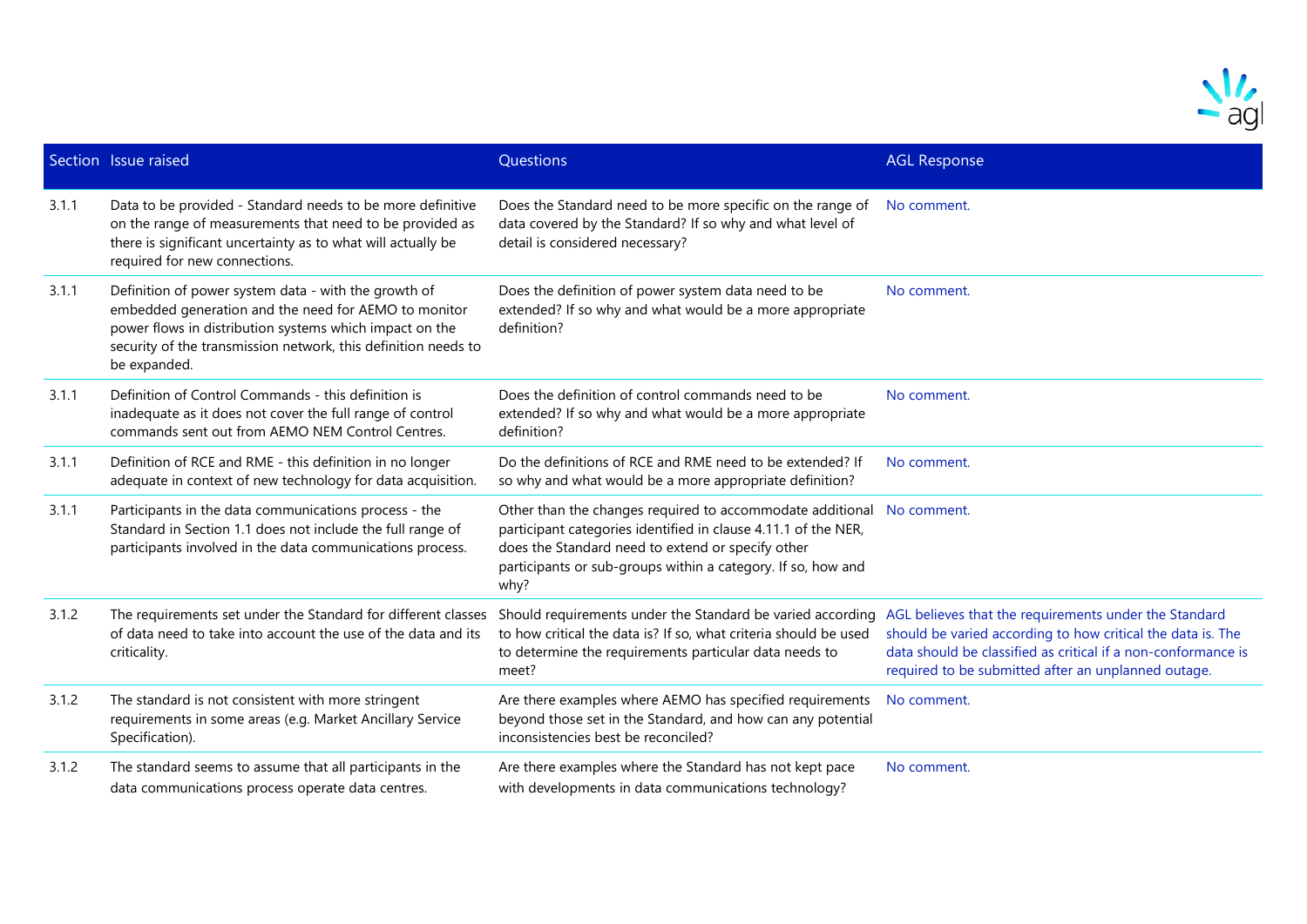

|       | Section Issue raised                                                                                                                                                                                                                                                                                                                                                                                                                                                                                                                                                      | Questions                                                                                                                                                                                                                               | <b>AGL Response</b>                                                                                                                                                                                           |
|-------|---------------------------------------------------------------------------------------------------------------------------------------------------------------------------------------------------------------------------------------------------------------------------------------------------------------------------------------------------------------------------------------------------------------------------------------------------------------------------------------------------------------------------------------------------------------------------|-----------------------------------------------------------------------------------------------------------------------------------------------------------------------------------------------------------------------------------------|---------------------------------------------------------------------------------------------------------------------------------------------------------------------------------------------------------------|
| 3.1.2 | There is an opportunity to design vulnerability out and<br>design security in, as opposed to putting in place processes<br>to manage the emergence of security issues. It might be<br>possible for the Standard to encourage enhancement of<br>resilience through design.                                                                                                                                                                                                                                                                                                 | Is there an opportunity for the standard to encourage<br>enhancement of resilience through design? If so, how might<br>this be done?                                                                                                    | No comment.                                                                                                                                                                                                   |
| 3.1.2 | The Standard to be clear on the consequences for a<br>participant failing to meet the requirements of the Standard.                                                                                                                                                                                                                                                                                                                                                                                                                                                       | Should the Standard set out the consequences for a<br>participant failing to meet its requirements?                                                                                                                                     | AGL has been making efforts to submit non-conformances<br>where there have been issues with transmission of SCADA<br>data. It would be appreciated if the obligations were<br>defined/explained more clearly. |
| 3.1.3 | The requirements specified for DNSPs may be unclear in a<br>number of areas. Possible examples are:<br>Current standard does not reflect topology that<br>$\bullet$<br>applies for DNSP (e.g. diagram in Section 1.3 and<br>tables 4 and 5).<br>Standard needs to state whether or not DNSP can<br>have direct connection with AEMO rather than<br>going through TNSP<br>Standard needs to account for diversity in comms<br>$\bullet$<br>between TNSP/DNSP to AEMO.<br>Standard should include situation where there are<br>two intervening facilities and perhaps more. | What changes to the current Standard are required to clarify<br>the requirements for DNSPs?                                                                                                                                             | No comment.                                                                                                                                                                                                   |
| 3.1.3 | The current structure is making it difficult for new<br>connections.                                                                                                                                                                                                                                                                                                                                                                                                                                                                                                      | Are there specific examples where the current data<br>communications structure is making it difficult for new<br>connections or embedded participants? If so what changes<br>in the Standard would be required to address these issues? | No comment.                                                                                                                                                                                                   |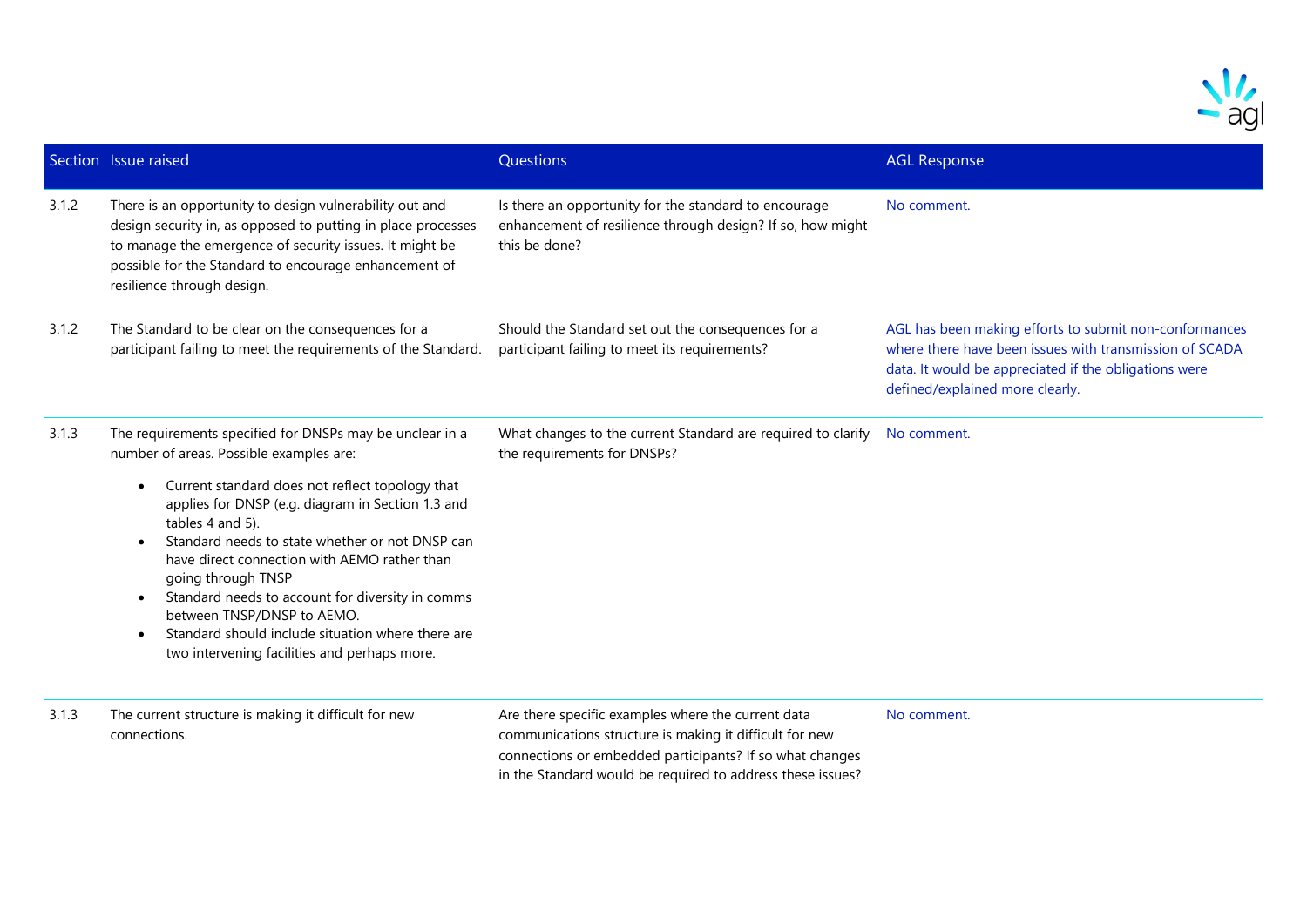

|       | Section Issue raised                                                                                                                                                                                                                                                                                   | Questions                                                                                                                                        | <b>AGL Response</b> |
|-------|--------------------------------------------------------------------------------------------------------------------------------------------------------------------------------------------------------------------------------------------------------------------------------------------------------|--------------------------------------------------------------------------------------------------------------------------------------------------|---------------------|
| 3.1.3 | It is reported that wholesale demand response providers are<br>finding it very difficult to be connected for data<br>communications under current arrangements.                                                                                                                                        | What difficulties are wholesale demand response providers<br>finding to be connected for data communications under<br>current arrangements?      | No comment.         |
| 3.1.3 | New embedded scheduled and semi-scheduled generators<br>have obligations under the rules and Generator Performance<br>Standards (GPS) to participate in Automatic Generation<br>Control (AGC). However, some stakeholders have indicated<br>that this is not possible through some DNSP SCADA systems. | What difficulties do DNSPs have in communicating AGC<br>control signals?                                                                         | No comment.         |
| 3.1.4 | The current standard specifies ICCP IEC60870-6 TASE.2 and<br>its extensions as a secure ICCP protocol. A stakeholder has<br>questioned whether this can actually be considered as a<br>secure protocol.                                                                                                | Is the current ICCP Protocol specified in the current Standard No comment.<br>still appropriate?                                                 |                     |
| 3.1.4 | The Standard in Section 5.1 should be more specific on<br>protocols used when AEMO WAN is connected to another<br>party's data Communications Facility.                                                                                                                                                | What protocols should apply for connections to AEMO<br>WAN?                                                                                      | No comment.         |
| 3.1.5 | The Standard should provide more clarity on the boundary<br>of both operational and financial responsibility between<br>Generator and NSP<br>DNSP and TNSP<br>AEMO and TNSP                                                                                                                            | What additional detail is required in the Standard to provide<br>more clarity on boundary of both operational and financial<br>responsibilities? | No comment.         |
| 3.1.5 | The standard should make clear the obligation of parties to<br>work together to resolve any problems to ensure a<br>requirement is met.                                                                                                                                                                | Should an obligation for parties to work together be added<br>to the Standard?                                                                   | No comment.         |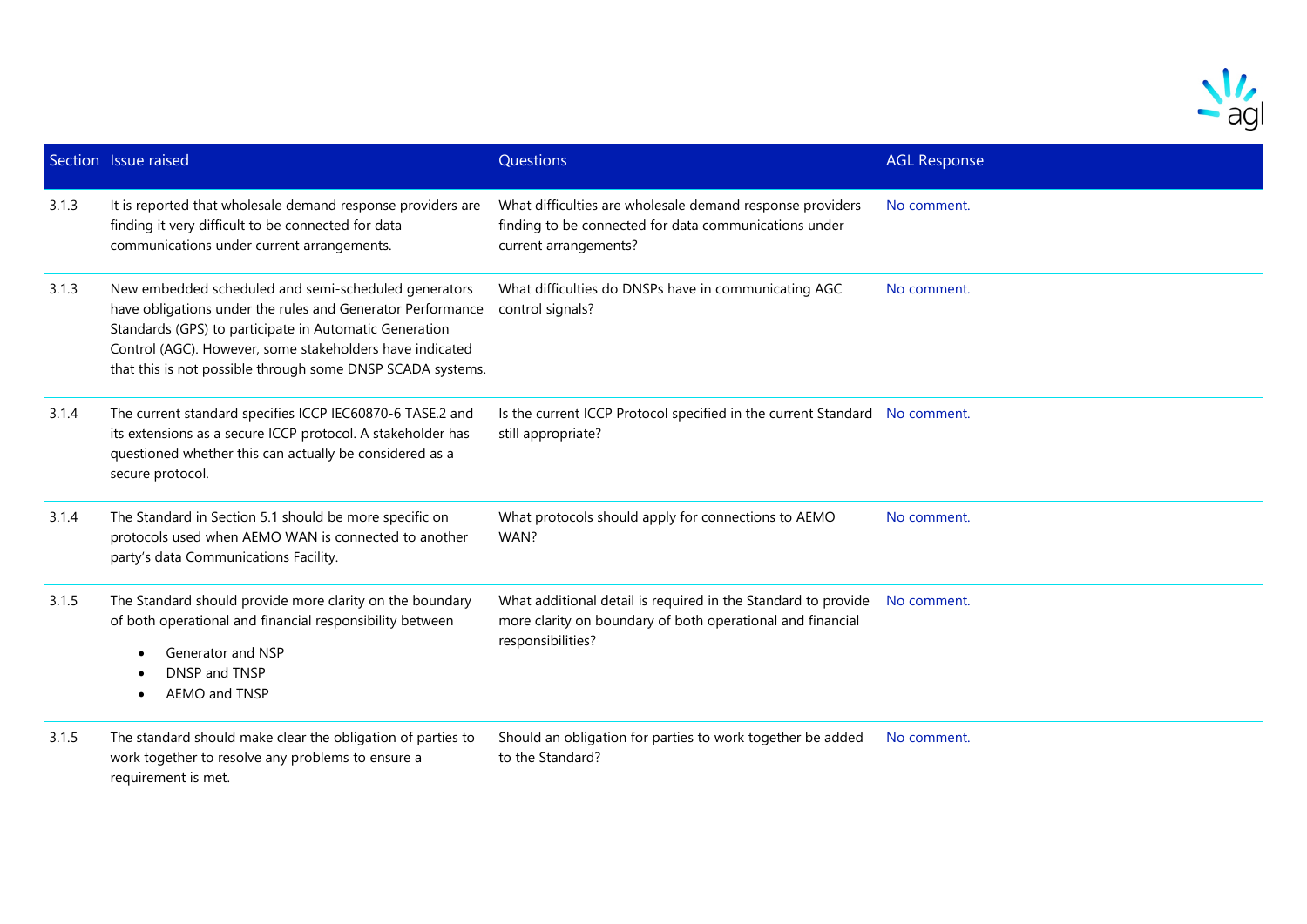

|       | Section Issue raised                                                                                                                                                                                                                                               | Questions                                                                                                                                                                                | <b>AGL Response</b>                                                                                                                                                                                                                                                                                               |
|-------|--------------------------------------------------------------------------------------------------------------------------------------------------------------------------------------------------------------------------------------------------------------------|------------------------------------------------------------------------------------------------------------------------------------------------------------------------------------------|-------------------------------------------------------------------------------------------------------------------------------------------------------------------------------------------------------------------------------------------------------------------------------------------------------------------|
| 3.1.5 | The Standard needs to be clear that connections are required<br>to both AEMO control room sites.                                                                                                                                                                   | Does the Standard need to clarify that connection is required No comment.<br>to both AEMO control room sites?                                                                            |                                                                                                                                                                                                                                                                                                                   |
| 3.1.6 | The Standard needs a specific requirement that data sent is<br>of good quality. It is possible for a connection to be available<br>and the data to be unusable due to quality.                                                                                     | Should the Standard include a specific requirement that data<br>sent should be of good quality? If so, what would be<br>implications for stakeholders?                                   | AGL does not support this change. AGL believes this would<br>require logic changes to be implemented at multiple sites<br>to prevent data being sent if quality flags are set to bad.                                                                                                                             |
|       |                                                                                                                                                                                                                                                                    |                                                                                                                                                                                          | AGL would prefer AEMO, TNSP and DNSP systems discard<br>bad quality data on an individual use basis. AGL<br>understands this is the current practise.                                                                                                                                                             |
| 3.1.6 | Some remote metering equipment does not provide quality<br>flags.                                                                                                                                                                                                  | Should all data be sent with quality flags? If so, what would<br>be implications for stakeholders?                                                                                       | AGL believes data should be sent with quality flags. If<br>quality flags are not available from a source device, the<br>quality flag should be artificially set to 'good'.                                                                                                                                        |
| 3.1.7 | The Standard does not have an effective requirement to<br>ensure the accuracy of data in particular to ensure that RME<br>remains calibrated. Monitoring and remediation may be<br>problematic (e.g. kV measurements at some stations can vary<br>by over 10kV).   | Should the Standard include a more specific requirement<br>regarding data accuracy? If so, what would be implications<br>for stakeholders?                                               | No comment.                                                                                                                                                                                                                                                                                                       |
| 3.1.7 | All semi-scheduled units being clamped in SCADA (at the<br>AEMO end) such that telemetered MW values could not be<br>negative is undesirable, noting that participants are<br>responsible for providing accurate data and separate<br>metering of auxiliary loads. | How material is the issue regarding clamping of values for<br>semi-scheduled units? If the standard were to be changed as<br>suggested, what would be the implications for participants? | AGL would support a change for telemetered MW values to<br>allow negative values. Many of AGL's wind farms consume<br>energy from the grid during very low wind times (i.e. 0MW<br>TOTALCLEARED). Often sites are at -4MW for significant<br>periods, resulting in unavoidable impacts to causer pays<br>factors. |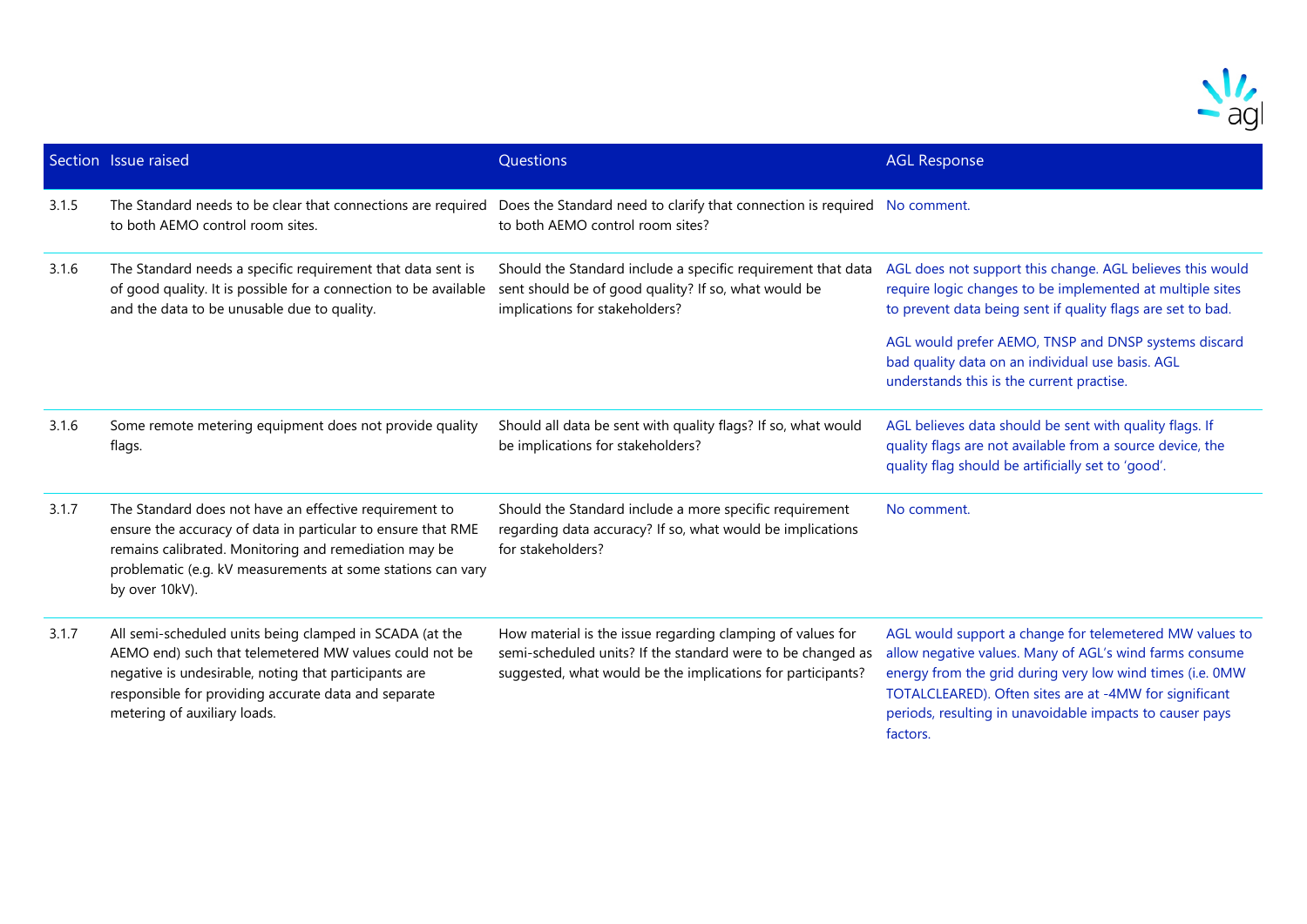

|       | Section Issue raised                                                                                                                                                                                                                                                                                      | Questions                                                                                                                                                                                                    | <b>AGL Response</b>                                                                                                                                                                                       |
|-------|-----------------------------------------------------------------------------------------------------------------------------------------------------------------------------------------------------------------------------------------------------------------------------------------------------------|--------------------------------------------------------------------------------------------------------------------------------------------------------------------------------------------------------------|-----------------------------------------------------------------------------------------------------------------------------------------------------------------------------------------------------------|
| 3.1.8 | The Standard is not clear on requirements for data latency or<br>end-to-end response times. There is current no minimum<br>requirement for data latency.                                                                                                                                                  | Should the Standard include a specific requirement<br>regarding data latency? If so, what would be implications for<br>stakeholders?                                                                         | No comment.                                                                                                                                                                                               |
| 3.1.8 | Significant timing difference can exist particularly for the<br>RME equipment that uses UTC time and the conversion of<br>this to AEST. There should be greater clarity on the<br>requirements for calibration, testing, validation, and<br>maintenance of the timing stamp quality.                      | How material is the issue regarding timing differences due to No comment.<br>RME? If the standard were to be changed to address this,<br>what would be the implications for participants?                    |                                                                                                                                                                                                           |
| 3.1.8 | Monitoring end-to end update times is difficult post<br>commissioning                                                                                                                                                                                                                                     | Should an additional requirement be included in the<br>Standard to allow ongoing monitoring of end-to-end<br>response times? If so, what would be the implications of such<br>a change?                      | AGL would support an end-to-end monitoring scheme. AGL<br>hopes such monitoring would allow DNP3 interfaces to be<br>recognised as suitable to be used as the "primary interface<br>for energy dispatch". |
|       |                                                                                                                                                                                                                                                                                                           |                                                                                                                                                                                                              | AGL would support this as a mandatory signal if the TNSP<br>and DNSP costs to implement were not passed onto the<br>generator.                                                                            |
| 3.1.9 | AGC is showing performance issues which suggest that a<br>more responsive control loop is needed. With the current 4<br>second AGC cycle, updates at a minimum of less than 2<br>seconds may be required. There have been incidents where<br>ACC used to control a batton is stale (20s old) resulting in | What would the implications be if the specification of<br>maximum delay for control commands was tightened to 2<br>seconds? What are the implications if control command<br>delays remain at current levels? | AGL supports a specification of a maximum delay for<br>control commands but does not offer a suggested<br>maximum value.                                                                                  |

AGC used to control a battery is stale (20s old) resulting in unwarranted discharge and charge cycles and at times oscillations. This is mainly because the communications delay is more than 97% of the response delay time.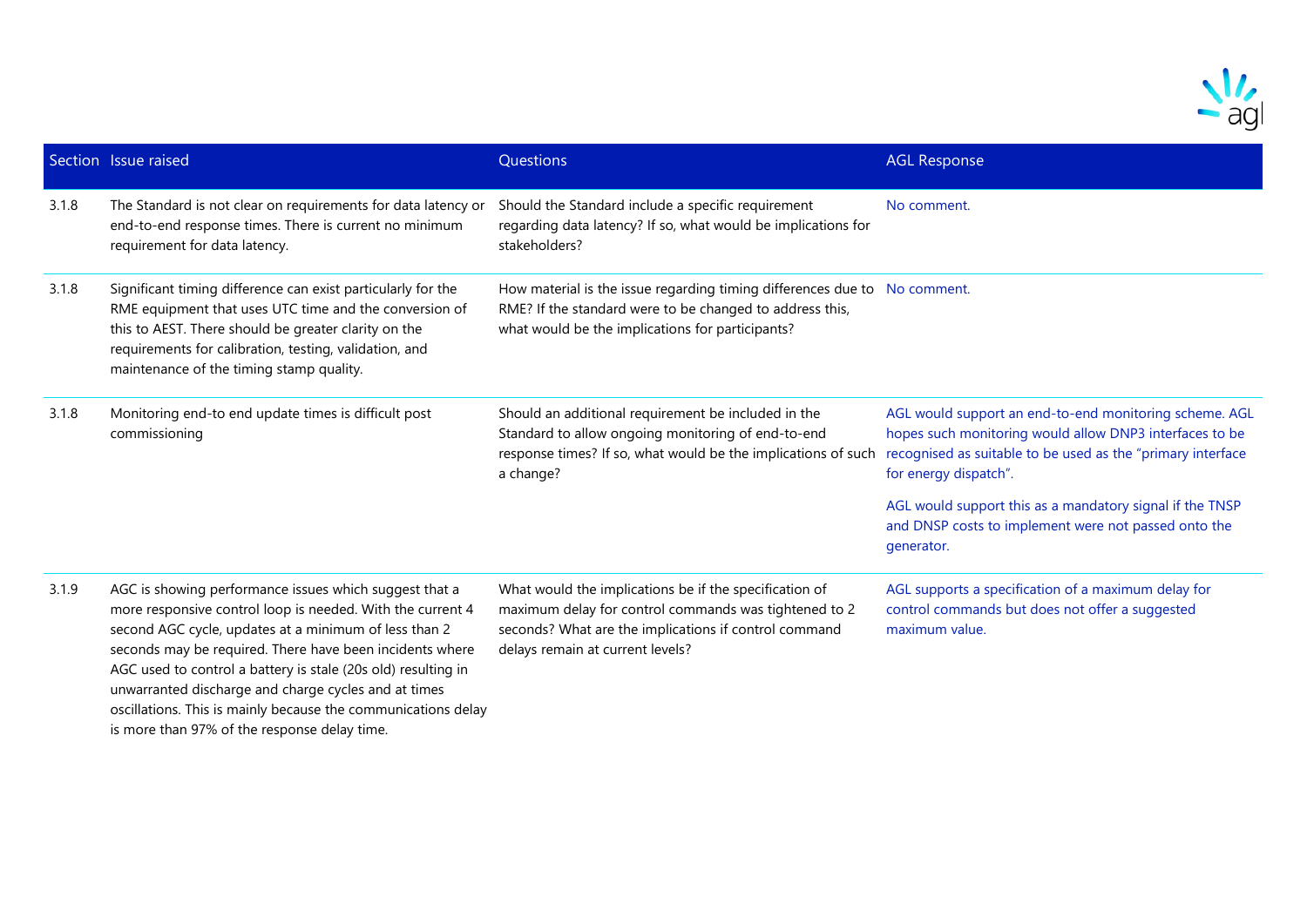

|        | Section Issue raised                                                                                                                                                                               | Questions                                                                                                                                                                                                        | <b>AGL Response</b>                                                                                                                                                                                                                                                                                                                           |
|--------|----------------------------------------------------------------------------------------------------------------------------------------------------------------------------------------------------|------------------------------------------------------------------------------------------------------------------------------------------------------------------------------------------------------------------|-----------------------------------------------------------------------------------------------------------------------------------------------------------------------------------------------------------------------------------------------------------------------------------------------------------------------------------------------|
| 3.1.9  | There should be increased use of dispatch signals via SCADA<br>through the NSP as AEMO's Market Portal may be unreliable<br>and any failure to meet dispatch requirement increases<br>system risk. | Is there a material issue associated with reliability of the<br>connection to AEMO's market portal?                                                                                                              | AGL has not had material issue with reliability of the<br>connection to the AEMO market portal.                                                                                                                                                                                                                                               |
|        |                                                                                                                                                                                                    |                                                                                                                                                                                                                  | AGL has had material issues with the reliability of the<br>remote networks, provided by 3 <sup>rd</sup> parties, to remote<br>locations. Whether dispatch instructions are received by<br>SCADA or Market Portal, without highly available network<br>connections, there is a risk of not being able to comply with<br>dispatch instructions. |
|        |                                                                                                                                                                                                    |                                                                                                                                                                                                                  | AGL would welcome the ability to leverage the highly<br>available, highly secure, highly managed TNSP and DNSP<br><b>SCADA</b> networks.                                                                                                                                                                                                      |
| 3.1.9  | The specification of maximum delays may not adequately<br>take into account the number of intervening facilities<br>through which the command signal needs to be relayed.                          | Should the specification of control command delays in the<br>Standard take into account the number of intervening<br>facilities? If so, how should these be accounted for and what<br>would the implications be? | AGL supports a specification of a maximum delay for<br>control commands but does not offer a suggested<br>maximum value.                                                                                                                                                                                                                      |
|        |                                                                                                                                                                                                    |                                                                                                                                                                                                                  | If, due to location and the necessity to have multiple<br>intervening facilities, the delay exceeds the maximum<br>specified by the standard, an exemption should be formally<br>raised and reviewed periodically to ensure the exemption is<br>still valid with regards to improvements to technology.                                       |
| 3.1.10 |                                                                                                                                                                                                    | The current standard is not clear on obligations of the parties  What specific obligations regarding maintenance of security                                                                                     | No comment.                                                                                                                                                                                                                                                                                                                                   |

to the security of the data (physical, personnel and cyber) and of control protocols at the level required for critical infrastructure.

should be included in the Standard, and what would be the implications of this?